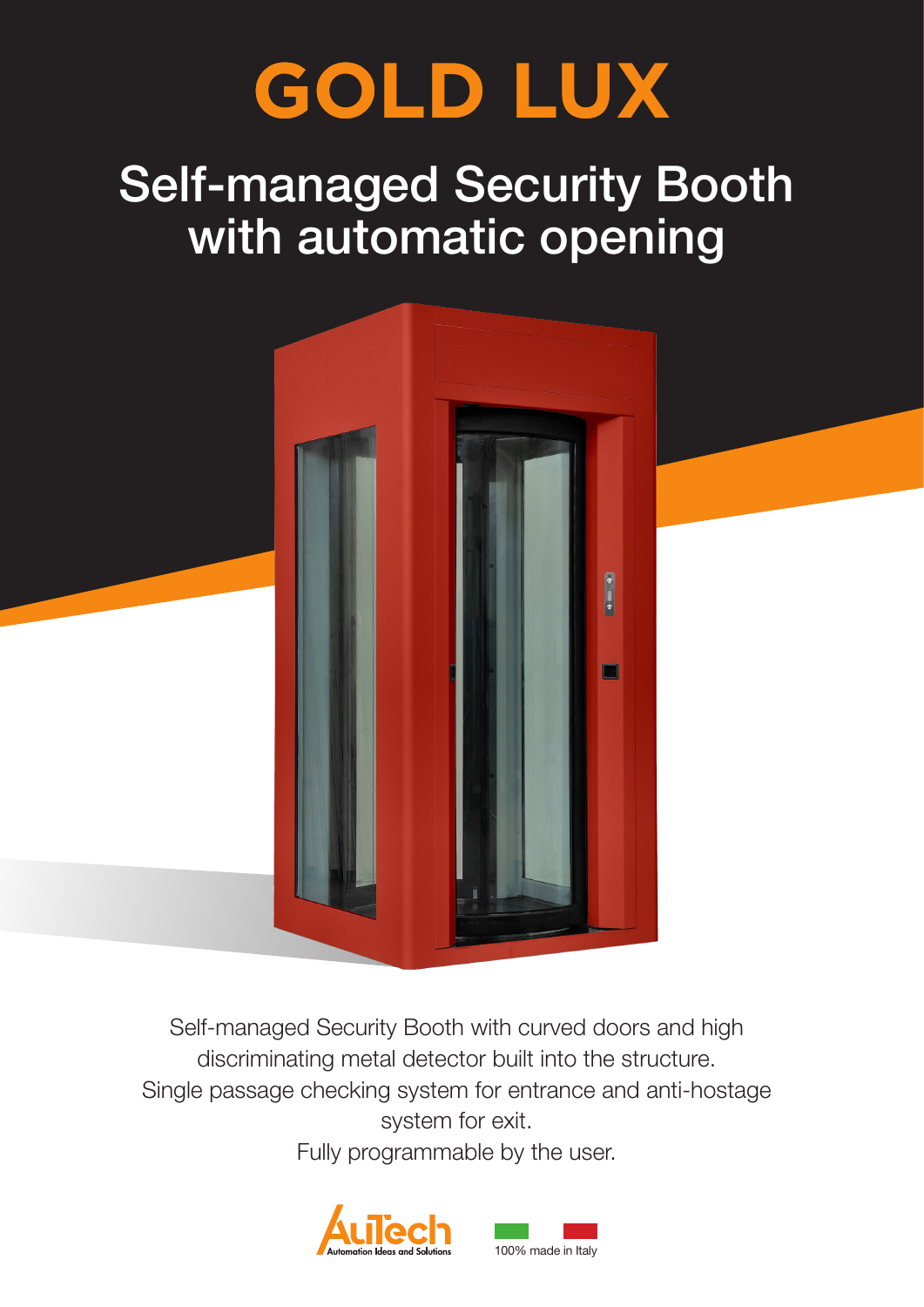#### **GENERAL FEATURES**

- Monobloc made up of 30/10 mild steel electro-welded structure painted with highly shock-andcorrosion-proof products.
- Embossed painting, any color from RAL Chart or stainless steel coating.
- Bullet-proof laminated side glasses.
- Bullet-proof and shock-proof laminated door glasses.
- 24Vdc Motors with Reversible and/or Irreversible Gearboxes.
- Electronic logic control unit single board mod. LE14 with speech synthesizer with programmable multimessages.
- Ethernet connection for tele-assistance (TCP/IP Protocol).
- Accident prevention at 3 levels complying with existing regulations.
- Adjustable weight control system allowing only one transit at a time.
- Inside cage fully controlled able to detect objects below 250g (programmable).
- · Signaling lights for user's guidance.
- Internal lighting by LED spotlight, Speech synthesizer, Intercom and emergency button.
- . High discriminating Metal Detector mod. SDM4/14-CSGA built into the structure.
- Control console for operation managing (entrance, exit, bidirectional, manual, emergency, etc.), complete with intercom receiver.
- Interfacing with external peripherals, card readers, biometric systems, etc.
- 90° Entrance on request.
- It can be set into the floor (up to 60 mm).

#### **ACCESSORIES**

- Radar Sensors for door automatic opening.
- Biometric Recording System mod. Bio-Print.
- Anti-camouflage Recording System mod. Bio-Visual.





Via Alfredo Binda, 15 - fraz. Penna 52028 - Terranuova Bracciolini (Arezzo) - Italy Tel. e Fax: +39 055 9705347 info@autechsrl.net